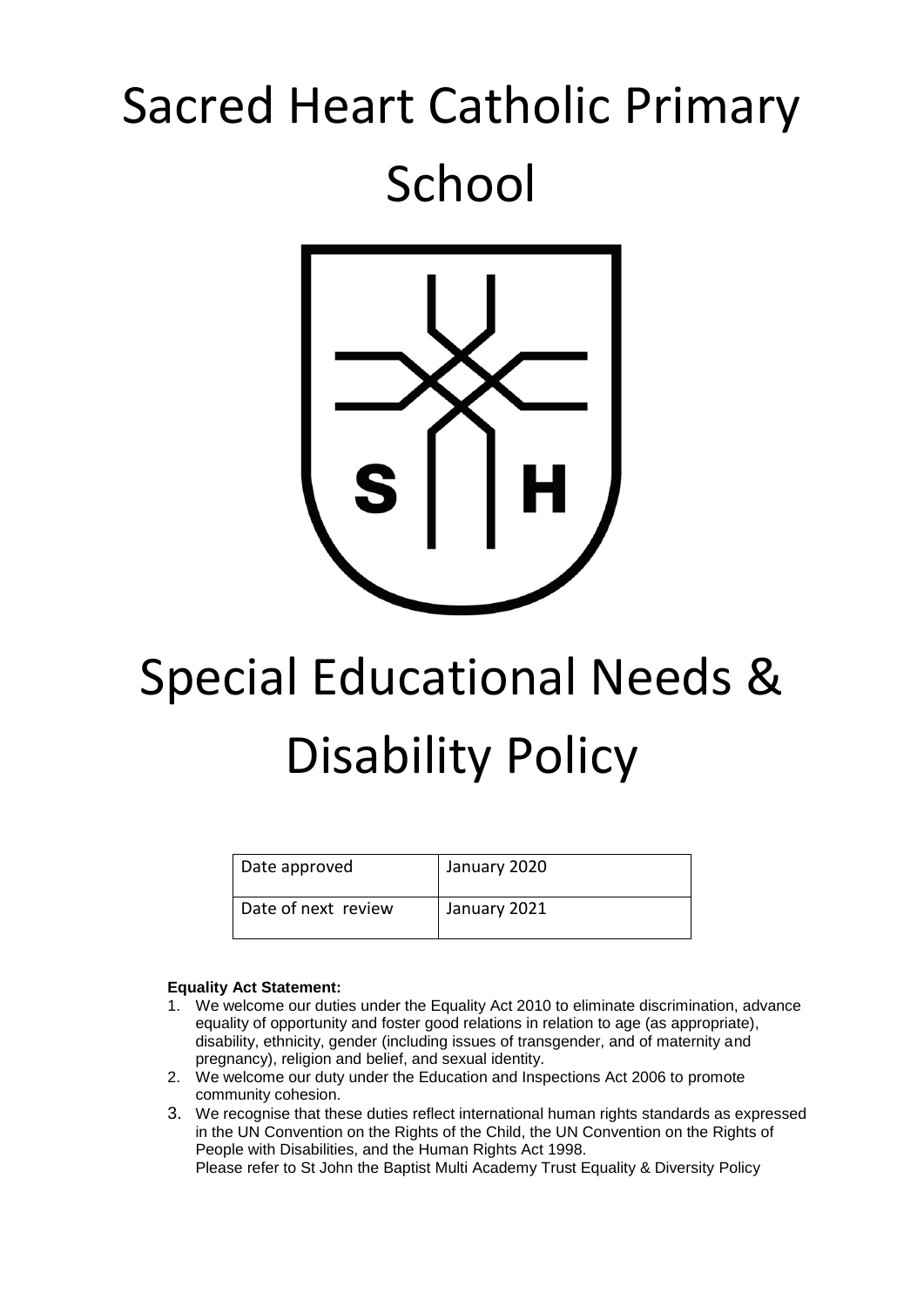**Policy to Promote the Successful Inclusion of Pupils with Special Educational Needs and Disabilities**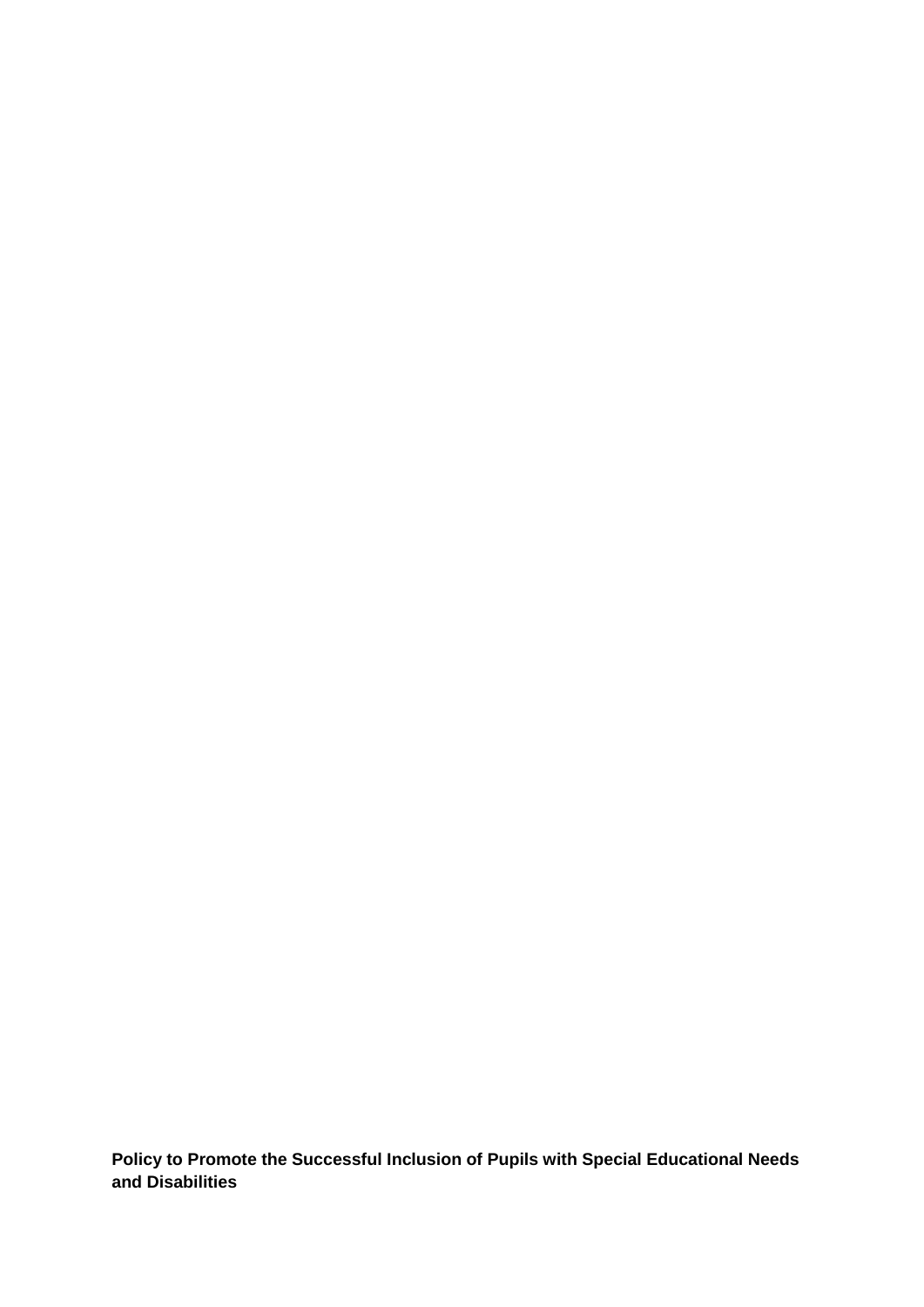## **Compliance**

- This policy complies with the statutory requirement laid out in the SEND Code of Practice 0 – 25 (2014) 3.65 and has been written with reference to the following guidance and documents:
- Equality Act 2010: advice for schools DfE Feb 2013
- SEND Code of Practice  $0 25$  (July 2014)
- Schools SEN Information Report Regulations (2014)
- Statutory Guidance on supporting pupils at school with medical conditions April 2014
- The National Curriculum in England Key Stage 1 and 2 framework document 2014

This policy should be read in conjunction with the Safeguarding Policy, Disability Equality Policy, Accessibility policy, Medical Conditions Policy.

Teachers Standards 2012

*This policy has been created and reviewed by the school's SENCo after consultation with the school's SEN Governor and members of staff about SEND provision. Parents of pupils with SEND were approached and invited to discuss the provision of SEND at school. This policy includes the views of those involved.* 

**CONTACT DETAILS**

**SENCO: Nicola Ward**

**Appointed as SENCO: 1st September 2014**

**Qualifications: BA (QTS) Hons PG Dip SpLD AMBDA, NASENCO, Strategic Lead for pupils who have experienced relational trauma and loss**

At Sacred Heart Catholic Primary School we believe that: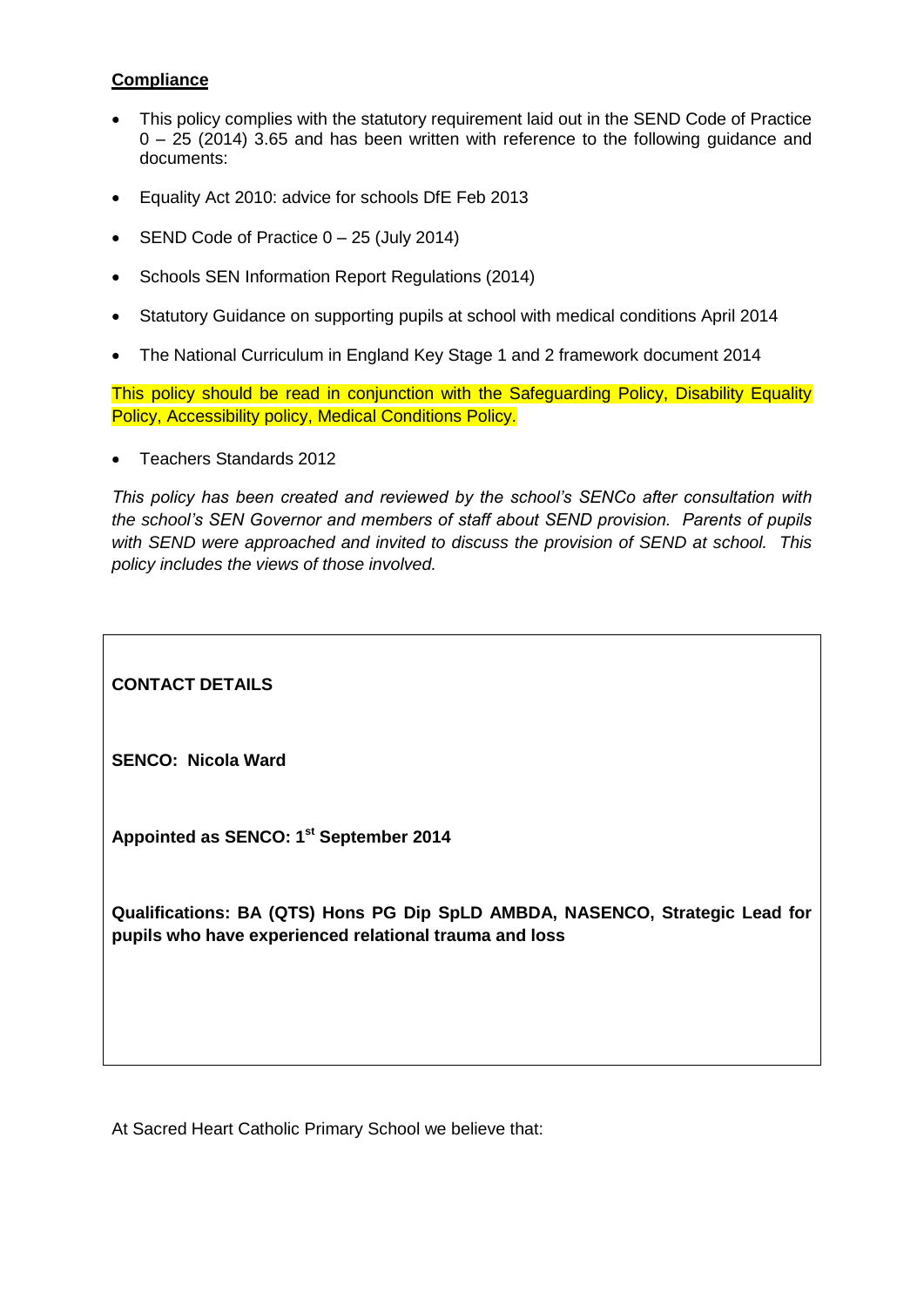That every teacher is a teacher of every child, including those with SEN, and that all pupils are entitled to an education that enables them to make progress so that they:

- achieve their best
- become confident individuals living rewarding lives, and
- make a positive transition into adulthood, whether this is into employment, further/higher education or training.

The SENCo is a member of the SENCo network steering group in Peterborough which provides the SENCo with an opportunity to discuss SEND practice, both locally and nationally.

#### SECTION 2 AIMS

We aim to raise the aspirations of and expectations for all pupils with SEND. At Sacred Heart we provide a focus on the outcomes for children and not on the hours of provision/support. We enable children to feel that they are valued members of their class, school and community. We ensure they fully participate in school life and that their strengths are acknowledged and where appropriate utilised.

#### **Objectives**

We aim:

- To identify and provide for pupils who have special educational needs and additional needs as early as possible.
- To work within the guidance provide in the SEND Code of Practice, 2014
- To operate a "whole pupil, whole school" approach to the management and provision of support for special educational needs.
- To provide a Special Educational Needs Co-ordinator (SENCO) who will work with the SEN Inclusion Policy
- To provide support and advice for all staff working with special educational needs pupils.
- To provide quality teaching and learning experiences which engage and support SEN pupils to make good progress.
- To ensure that pupils and parents have a voice in this process.

#### SECTION 3 IDENTIFYING SEN

The Code of Practice suggests that pupils are only identified as SEN if they do not make adequate progress once they have had all the intervention/adjustments and good quality personalised teaching available. At Sacred Heart once a SEN concern is raised about a child by a parent, the child themselves or a member of staff, the teacher of that child will commence the graduated approach (assess-plan-do-review) when working with the child, see section 4.

The Code of Practice describes the 4 broad categories of need: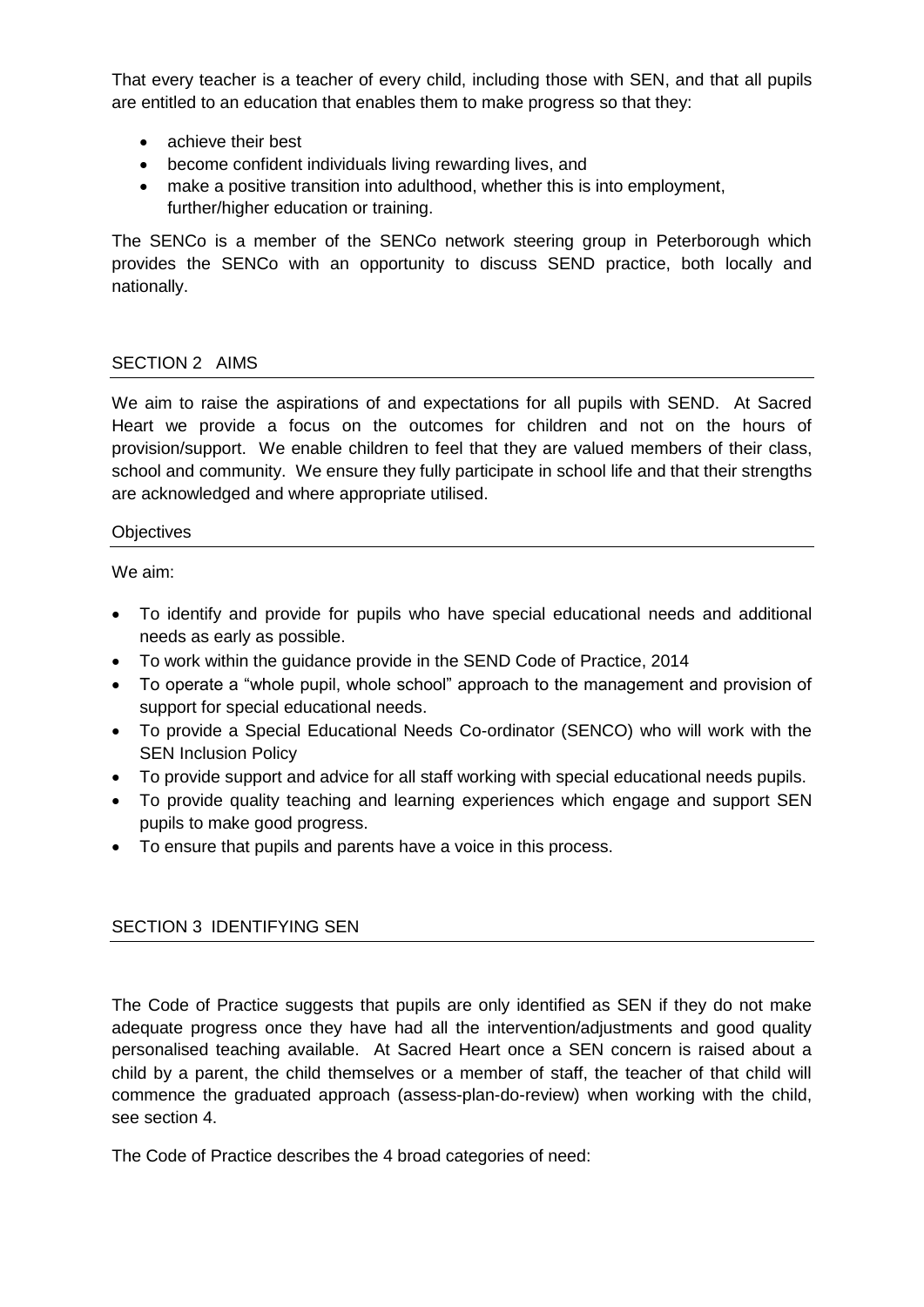- 1. communication and interaction
- 2. cognition and learning
- 3. social, emotional and mental health
- 4. sensory and/or physical needs

These four broad areas give an overview of the range of needs that are planned for. The purpose of identification is to work out what action we as a school needs to take and not to simply fit a pupil into a category. It is possible that a child will have areas of needs in more than one of these categories. At Sacred Heart we identify the needs of pupils by considering the needs of the whole child which will include not just the special educational needs of the child.

The following may impact progress and attainment but are not classed as SEN:

- Disability (the Code of Practice outlines the "reasonable adjustment " duty for all settings and schools provided under current Disability Equality legislation – these alone do not constitute SEN)
- Attendance and Punctuality
- Health and Welfare
- $\bullet$  FAL
- Being in receipt of Pupil Premium Grant
- Being a Looked After Child
- Being a child of Serviceman/woman

## SECTION 4: A GRADUATED APPROACH TO SEN SUPPORT

At Sacred Heart we identify and manage children with SEN as follows:

- The class teacher is responsible and accountable for the progress and development of all pupils within their class.
- High quality teaching, differentiated for individual pupils, is the first step in responding to pupils who have or may have SEN.
- Additional intervention and support from teaching assistants or specialist staff may be provided. However the class teacher will closely monitor progress and review the effectiveness of this.
- We regularly and carefully review the quality of teaching for all pupils, including those at risk of underachievement. This includes reviewing and, where necessary, improving, teachers' understanding of strategies to identify and support vulnerable pupils and their knowledge of the SEN most frequently encountered.
- Both the child's class teacher and SENCO will have been through a process to consider if the provision of Special Educational Needs support is required. They will have considered all of the information gathered from within the school about the pupil's progress, alongside national data and expectations of progress. This will include high quality and accurate formative assessment by the class teacher, the SENCO or an external specialist.
- A decision to place a pupil on the SEN support list will have included the class teacher and SENCO following a discussion with parent(s)/carer(s) during the review progress. If it is decided that despite appropriate intervention a child is not making expected progress and Special Educational Need is seen to be the reason for this, then the child will be placed on the SEN support list.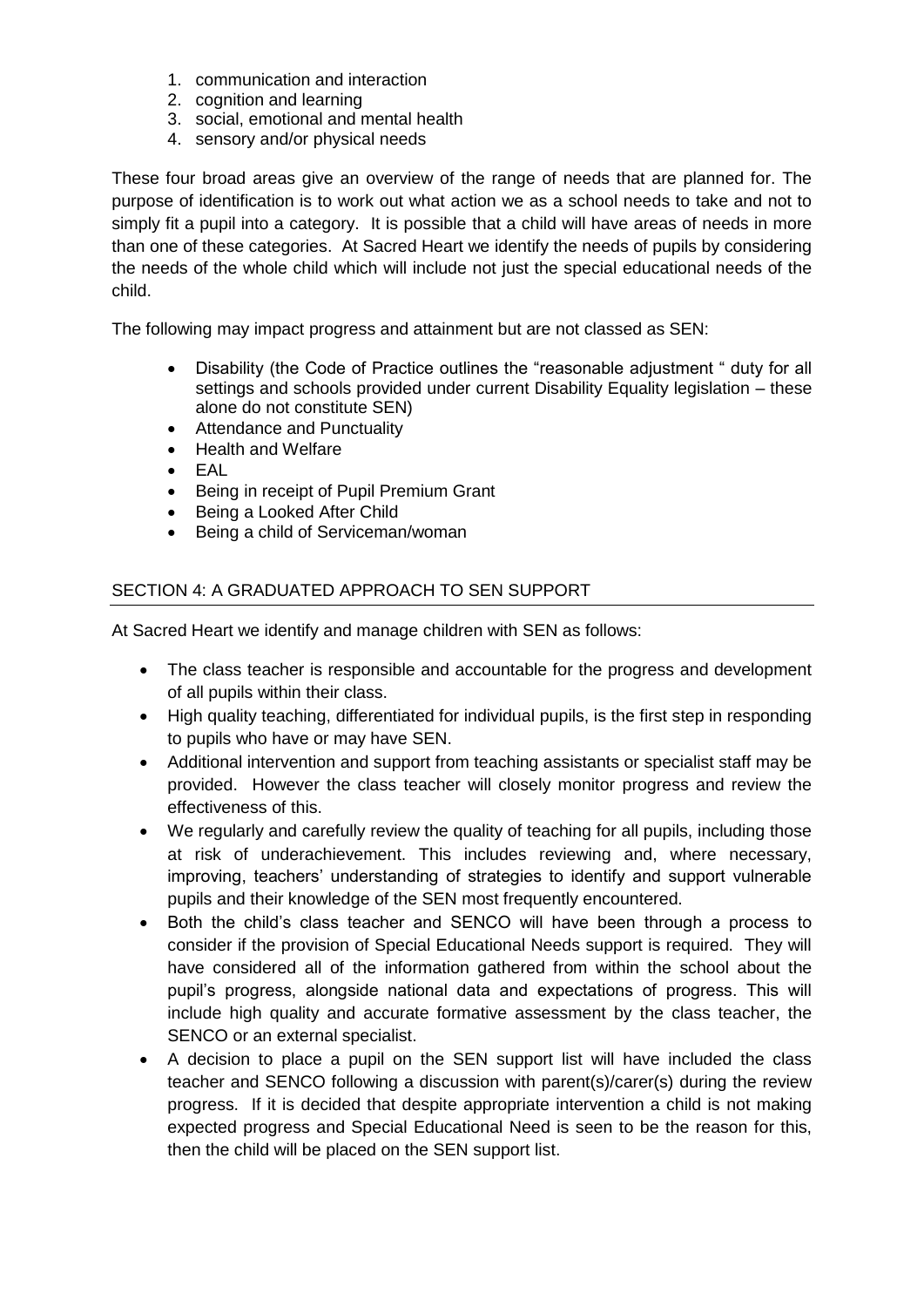## MANAGING PUPILS ON THE SEN SUPPORT LIST

- o A pupil's attainment and progress is monitored during the term by the class teacher. This is formalised with a pupil progress meeting each term between the head teacher and class teacher.
- o Each pupil on the SEN support list will have an assess plan do review (APDR) document, completed by their class teacher with advice from the SENCo, which will:
	- note the known barriers to learning for the pupil
	- keep a record of what has been provided as part of their quality first teaching, identified as **reasonable adjustments**
	- keep a record of any intervention work undertaken during the term (identified as **targeted support**) with particular focus on the impact of this
	- keep a record of parent/pupil views on the effectiveness of the support provided
- $\circ$  For pupils on the SEN support list the class teacher will hold a review meeting every term with the parent and where appropriate the pupil present. The SENCo may also attend this meeting at the request of the class teacher or parent. The meeting will review the pupil's progress within the graduated approach (assess-plan-do-review).
- $\circ$  As part of the review process the effectiveness of approaches/support and intervention used during the term will be discussed and a decision be made regarding the next cycle of support. If it is felt that the support offered within the school does not meet the needs of the pupil, advice from external agencies/professionals may be sought.
- $\circ$  Where advice and specialist support is sought from external agencies and professionals the necessary initial checks and assessments will have been completed with permission of the parent:
	- An Occupational Therapy referral if difficulties still persist following the completion of a Functional Difficulties Checklist and the implementation of suggested tasks and activities from within the Paston Pack. These will be carefully monitored and progress recorded (normally for at least one term).
	- A Speech and Language Therapy referral follows the completion of a Speech Sounds Assessment and the identified need for immediate speech therapy where appropriate. A language referral may be made following the SENCo's use of appropriate assessment materials and/or the completion of the Talk Boost intervention. Either of which may suggest there are potential language difficulties.
	- Concerns regarding the possibility of Attention Deficit Hyperactivity Disorder (ADHD) or Autistic Spectrum Disorder (ASD) are referred to the Community Paediatrician. There is a pathway within the local authority which requires the parents to attend a 12 week approved parenting course prior to a referral being made. Advice is sought where deemed necessary for children with an ASD diagnosis from the Autism Outreach service within the local authority and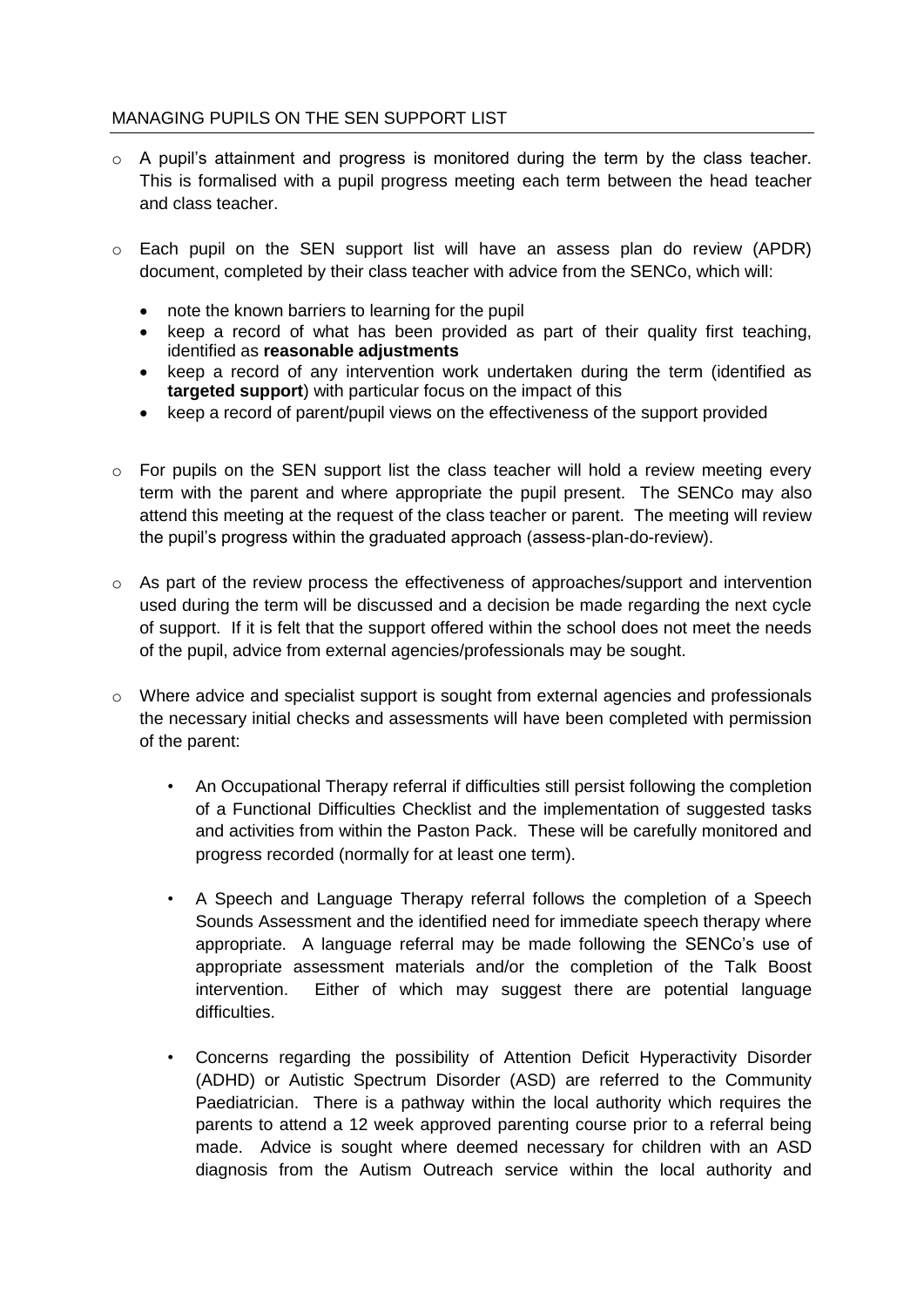continues for as long as required by the school/Autism Outreach service. Advice regarding ADHD can be sought from the ADHD specialist teacher.

- Advice regarding hearing or vision impairment is sought from Sensory Support.
- Sacred Heart does not currently subscribe to the Educational Psychology (EP) Service. However advice can be sought directly from them via a parent consultation, with a member of staff present if requested. These are bookable slots and parents book directly with the EP service: 01733 863689
- Advice from other external agencies is sought according to the needs of the pupils on roll.
- Where a parent declines the involvement of an external agency the school will note on the child's record that permission has not be given. The SENCo & class teacher will aim to ensure that the parent fully understands the reason for the referral and how this could support their child at school. The child will be placed on the SEN support list if it is felt that this potentially undiagnosed difficulty is a Special Educational Need which is affecting their progress and attainment at school. The difficulty will continued to be monitored within school and discussed during the review process with the parent.

## SECTION 5: CRITERIA FOR EXITING THE SEN SUPPORT LIST

The SENCo monitors progress and attainment of pupils on the SEN support list. When barriers to learning are overcome/expected attainment is achieved the child may no longer receive additional SEN provision and will exit the SEN support list. Parents will most likely be party to this decision.

#### SECTION 6: SUPPORTING PUPILS AND FAMILIES

Parents can access Peterborough City Council's Local Offer on [www.peterboroughcitycouncil.co.uk.](http://www.peterboroughcitycouncil.co.uk/)

Sacred Heart's SEN Information Report (compliance to the local offer) can be accessed on the school's website: [www.sacredheart.peterborough.sch.uk](http://www.sacredheart.peterborough.sch.uk/)

The local authority Designated Parent Partnership Officer, Marion Deeley, can be contacted by telephone: 01733 863979.

Family Voice can be contacted by telephone: 01733 313184 or via the website: [www.familyvoice.org](http://www.familyvoice.org/)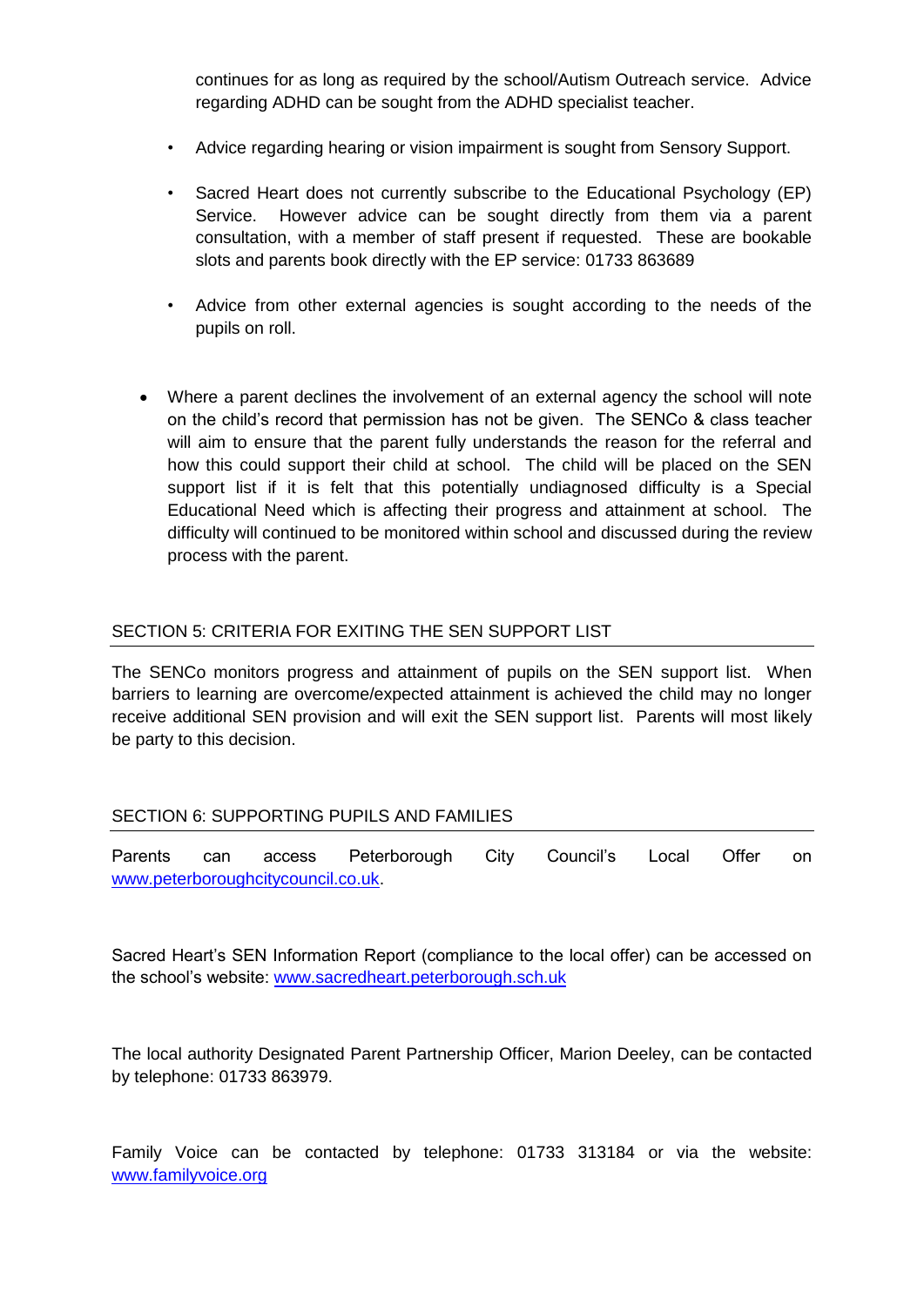- All measures are taken to ensure that SEN children are able to access exams and other assessments where appropriate. Special access arrangements can be applied for those pupils who meet the criteria. These may include:
	- o extra time to complete tests
	- o the use of readers/amenuensis (scribe)
	- o the use of laptops
	- o the provision of movement breaks.
	- o enlarged/modified scripts/language modifications.
- The transition of SEN pupils is managed by teaching staff supported by the SENCo from class to class, across key stages and to other schools (including Secondary School). Further details can be found on the school's website (SEN information report).

## SECTION 7: SUPPORTING PUPILS AT SCHOOL WITH MEDICAL CONDITIONS

- The school recognises that pupils at school with medical conditions should be properly supported so that they have full access to education, including school trips and physical education. Some children with medical conditions may be disabled and where this is the case the school will comply with its duties under the Equality Act 2010.
- Some may also have special educational needs (SEN) and may have a statement, or Education, Health and Care (EHC) plan which brings together health and social care needs, as well as their special educational provision and the SEND Code of Practice (2014) is followed.
- Pupils with medical conditions are supported through health care plans (where appropriate) written in partnership with parents and health professionals. Full details can be found in the school's Managing Medical Conditions policy.

## SECTION 8: MONITORING AND EVALUATION OF SEND

Senior leaders and Governors regularly and carefully monitor and evaluate the quality of provision offered to all pupils through lesson observations, learning walks, book scrutiny, pupil voice, parent/pupil questionnaires and discussions. These arrangements promote continuous reflection, review and improvement of provision for all pupils.

The SENCo is part of a peer review project which meets termly. A SEND audit tool provided by Peterborough Local Authority is used by the SENCo as part of this process.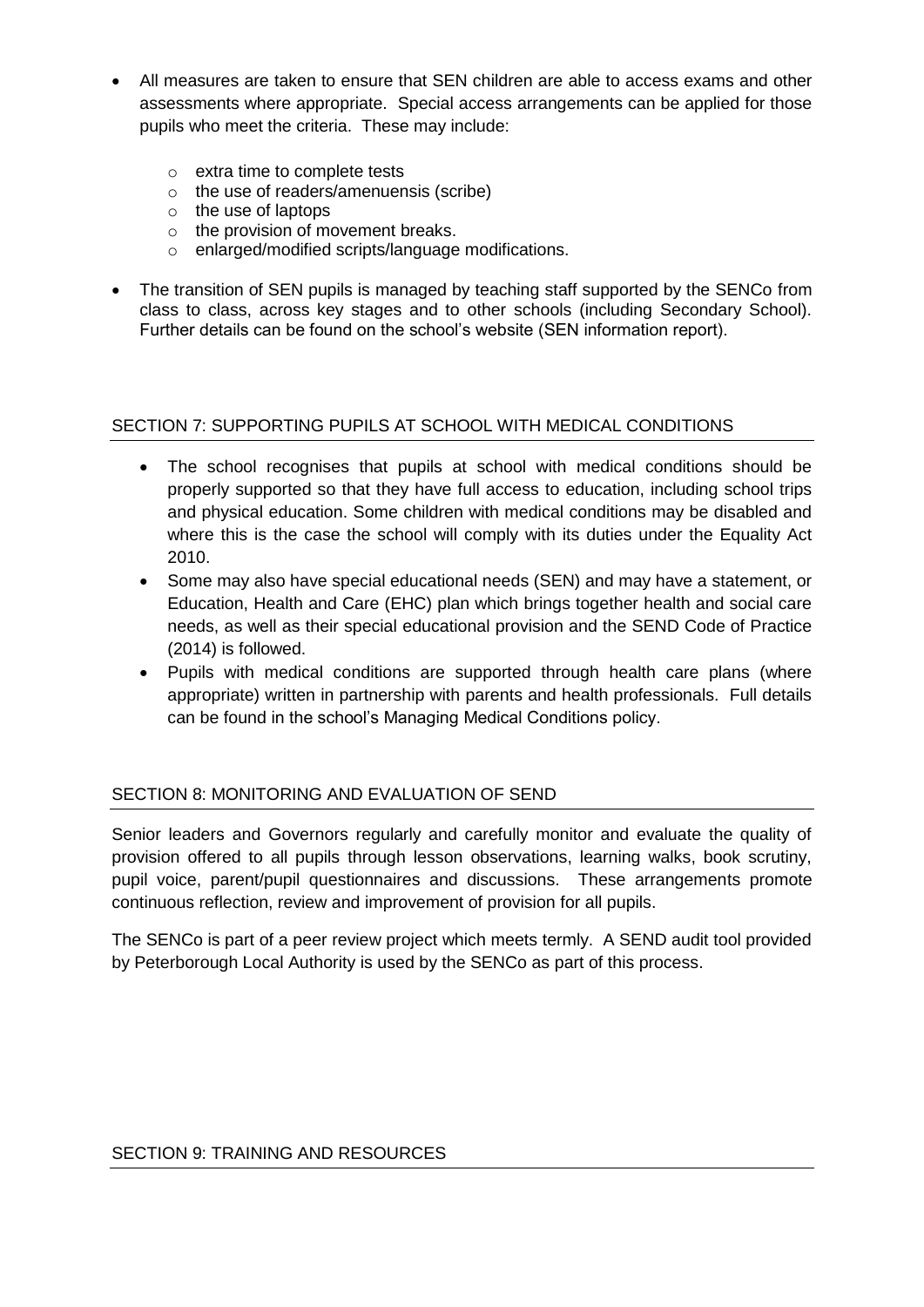The SEN budget is allocated according to the Local Authority's school funding formula. At a school level this is approved by governors. The SEN budget is then allocated by the degree of need/level of support required at the targeted, targeted specialist and specialist level within the 4 broad categories:

- 1. communication and interaction
- 2. cognition and learning
- 3. social, emotional and mental health
- 4. sensory and/or physical needs
- In order to maintain and develop the quality of teaching and provision to respond to the strengths and needs of all pupils, all staff are encouraged to undertake training and development.
- Staff training needs are usually identified during the annual performance review process. However training needs can also be identified at any point during the year.
- All teachers and support staff undertake induction on taking up a post and this includes a meeting with the SENCO to explain the systems and structures in place around the school's SEND provision and practice and to discuss the needs of individual pupils.
- The SENCO regularly attends the Local Authority's SENCO network meetings in order to keep up to date with local and national updates in SEND.

## SECTION 10 ROLES AND RESPONSIBILITIES

SEN team: Nicola Ward (SENCO)

SEN Governor: Julia Heppell

Name of Designated Teacher with specific Safeguarding responsibility: Mark Cooper, Sally

Robertshaw & Nicola Ward

Name member of staff responsible for managing PPG funding: Corinne Hayes

Name of member of staff responsible for managing the schools responsibility for meeting the

medical needs of pupils: Nicola Ward

#### SECTION 11 STORING AND MANAGING INFORMATION